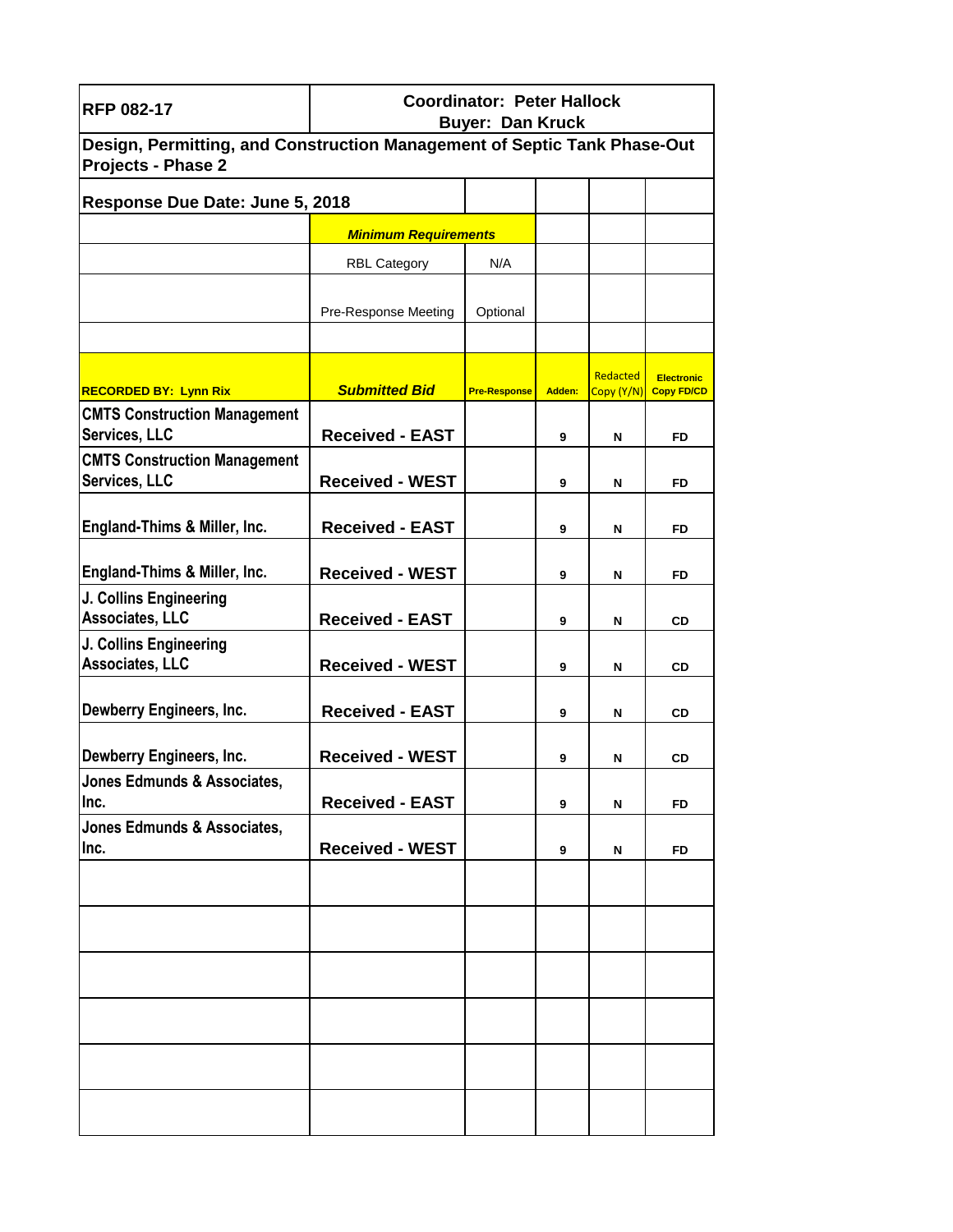| <b>ITN 140-17</b>                                        | TITLE: Medium Voltage Circuit Breaker Supply for JEA  |                      |                       |              |                      |                          |  |
|----------------------------------------------------------|-------------------------------------------------------|----------------------|-----------------------|--------------|----------------------|--------------------------|--|
| <b>COORDINATOR</b>                                       |                                                       |                      | <b>BUYER</b>          |              |                      |                          |  |
| Michael Sasan                                            |                                                       |                      | Rodney Lovgren        |              |                      |                          |  |
| Email: sasamo@jea.com                                    |                                                       |                      | Email: lovgrd@jea.com |              |                      |                          |  |
|                                                          | Bid Opening Date: June 5, 2018                        |                      |                       |              |                      |                          |  |
| <b>MINIMUM REQUIREMENTS</b>                              |                                                       |                      |                       |              |                      |                          |  |
| QPL Category: N/A                                        |                                                       |                      |                       |              |                      |                          |  |
| RPL Category: N/A                                        |                                                       |                      |                       |              |                      |                          |  |
|                                                          | Pre-Bid Type: MANDATORY                               |                      |                       |              |                      |                          |  |
| <b>RECORDED BY: Lynn Rix</b>                             |                                                       | <b>Submitted Bid</b> | Pre-Bid               | Addendum(s)  | Redacted Copy<br>Y/N | Electronic Copy<br>CD/FD |  |
| <b>Superior Power Products on behalf of ABB,</b><br>Inc. |                                                       | <b>Received</b>      | Y                     | $\mathbf{2}$ | ${\sf N}$            | <b>FD</b>                |  |
| ABB, Inc.                                                |                                                       | <b>Received</b>      | Y                     | $\mathbf{2}$ | N                    | <b>FD</b>                |  |
| <b>EMA Electromechanics, Inc.</b>                        |                                                       | <b>Received</b>      | Y                     | $\mathbf{2}$ | N                    | <b>FD</b>                |  |
| Mitsubishi Electric Power Products, Inc.                 |                                                       | <b>Received</b>      | Y                     | $\mathbf{2}$ | Υ                    | CD                       |  |
| Hitachi T&D Solutions, Inc.                              |                                                       | <b>Received</b>      | Y                     | $\mathbf{2}$ | N                    | <b>FD</b>                |  |
|                                                          | <b>Myers Controlled Power, LLC</b><br><b>Received</b> |                      | Υ                     | $\mathbf{2}$ | N                    | N                        |  |
| <b>GE / Alstom Grid, LLC</b>                             |                                                       | <b>Received</b>      | Υ                     | $\mathbf{2}$ | N                    | <b>FD</b>                |  |
| Siemens Industry, Inc.                                   |                                                       | <b>Received</b>      | Y                     | $\mathbf{2}$ | Y                    | <b>FD</b>                |  |
|                                                          |                                                       |                      |                       |              |                      |                          |  |
|                                                          |                                                       |                      |                       |              |                      |                          |  |
|                                                          |                                                       |                      |                       |              |                      |                          |  |
|                                                          |                                                       |                      |                       |              |                      |                          |  |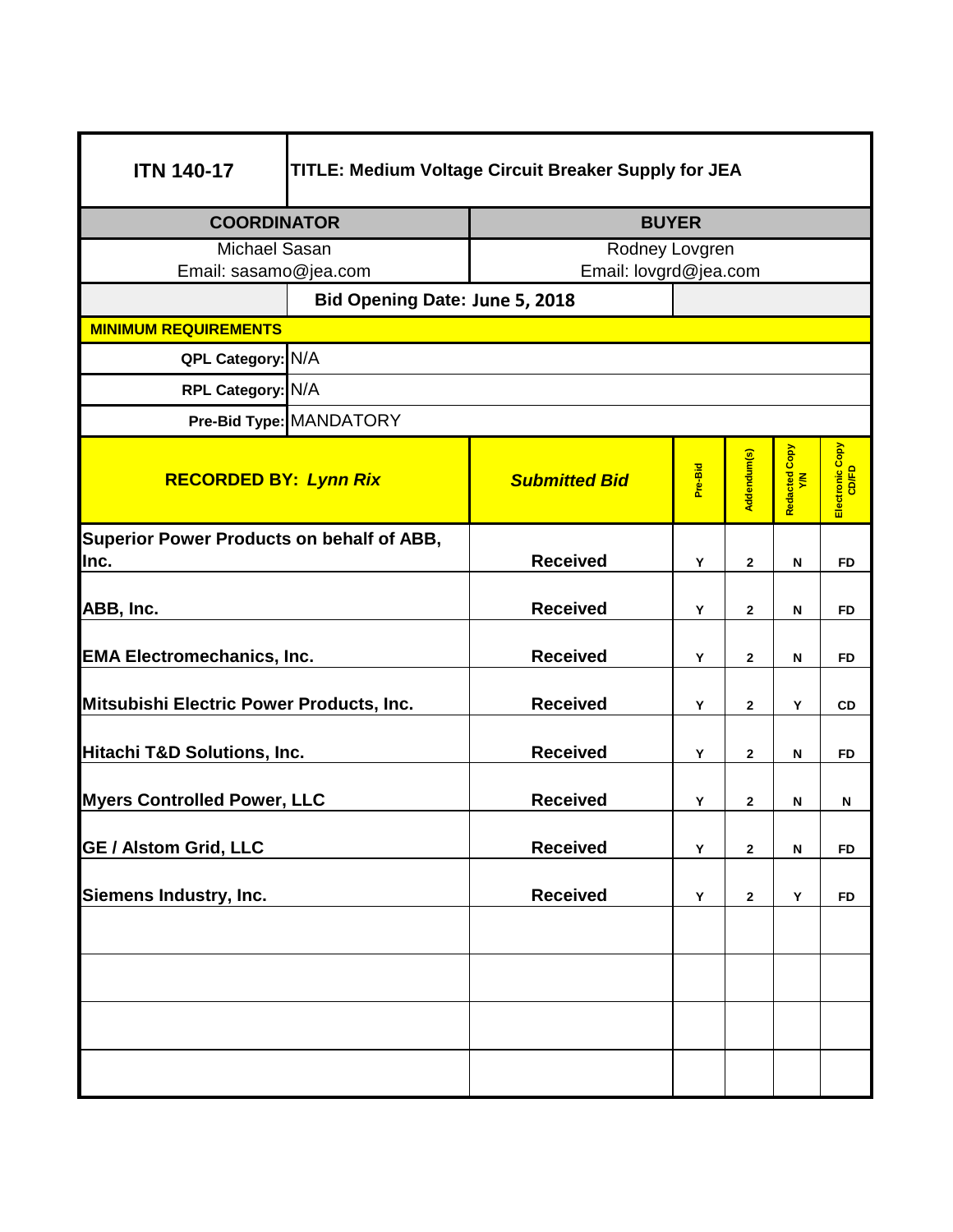| <b>ITN 092-18</b>                              | <b>TITLE: Purchase of Steel Transmission Poles</b> |                                |         |             |                      |                          |  |  |
|------------------------------------------------|----------------------------------------------------|--------------------------------|---------|-------------|----------------------|--------------------------|--|--|
| <b>COORDINATOR</b>                             |                                                    | <b>BUYER</b>                   |         |             |                      |                          |  |  |
| Sebastian Chmist                               |                                                    | Rodney Lovgren                 |         |             |                      |                          |  |  |
| Email: chmism@jea.com                          |                                                    | Email: lovgrd@jea.com          |         |             |                      |                          |  |  |
|                                                |                                                    | Bid Opening Date: May 31, 2018 |         |             |                      |                          |  |  |
| <b>MINIMUM REQUIREMENTS</b>                    |                                                    |                                |         |             |                      |                          |  |  |
| QPL Category: N/A                              |                                                    |                                |         |             |                      |                          |  |  |
| RPL Category: N/A                              |                                                    |                                |         |             |                      |                          |  |  |
| Pre-Bid Type: OPTIONAL                         |                                                    |                                |         |             |                      |                          |  |  |
| <b>RECORDED BY: Lynn Rix</b>                   |                                                    | <b>Submitted Bid</b>           | Pre-Bid | Addendum(s) | Redacted Copy<br>Y/N | Electronic Copy<br>CD/FD |  |  |
| <b>Engineered Endeavors (Represented by RS</b> |                                                    |                                |         |             |                      |                          |  |  |
| Sales, Inc.                                    |                                                    | <b>Received</b>                | Y       | 3           | ${\sf N}$            | <b>FD</b>                |  |  |
| <b>Trinity Meyer Utility Structures</b>        |                                                    | <b>Received</b>                | Y       | 3           | N                    | FD                       |  |  |
| <b>Summit Utility Structures, LLC</b>          |                                                    | <b>Received</b>                | Y       | 3           | N                    | <b>FD</b>                |  |  |
| <b>Dis-Tran Steel, LLC</b>                     |                                                    | <b>Received</b>                | Y       | 3           | N                    | N                        |  |  |
| Sabre Industries, Inc.                         |                                                    | <b>Received</b>                | N       | 3           | N                    | CD                       |  |  |
| M. D. Henry Co., Inc.                          |                                                    | <b>Received</b>                | N       | 3           | N                    | FD                       |  |  |
|                                                |                                                    |                                |         |             |                      |                          |  |  |
|                                                |                                                    |                                |         |             |                      |                          |  |  |
|                                                |                                                    |                                |         |             |                      |                          |  |  |
|                                                |                                                    |                                |         |             |                      |                          |  |  |
|                                                |                                                    |                                |         |             |                      |                          |  |  |
|                                                |                                                    |                                |         |             |                      |                          |  |  |